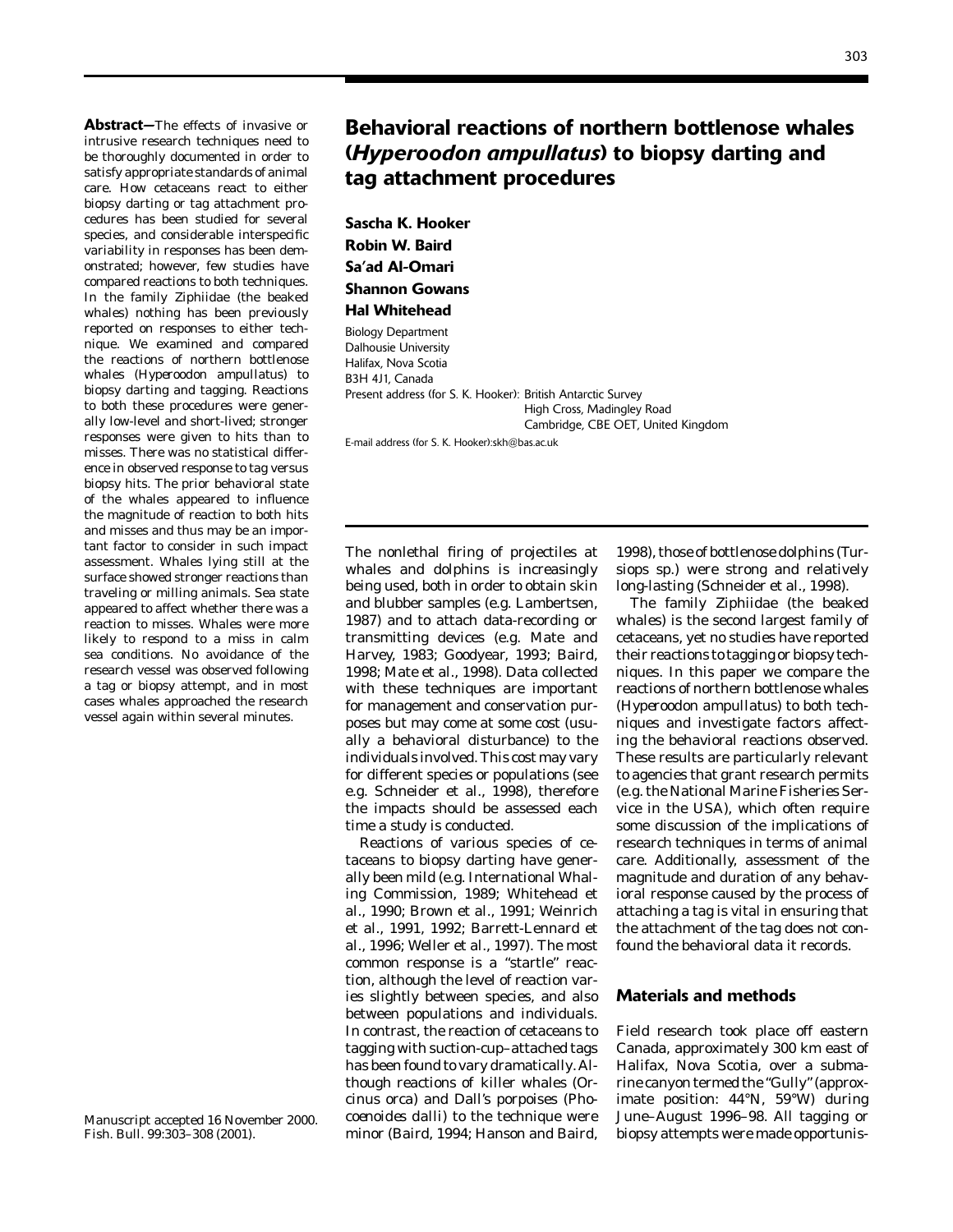

tically from a 12-m sailing vessel, operated under power at speeds of 1–4 knots.

The biopsy dart had a 2.5-cm-long, 0.6-cm-diameter cylindrical punch fitted with a dental broach (a barbed filament to hold a sample in place) (as illustrated in Barrett-Lennard et al., 1996), attached to the end of a standard crossbow bolt (total weight 28.5 g). A cylindrical stopper, set 2.5 cm back from the tip of the punch, caused the bolt to rebound after impact with the whale. Bolts were fired from a 67-kg-draw crossbow (Barnett WildCat XL) at a range of 5–15 m. Samples were usually taken from the flank near the dorsal fin. The floating dart was recovered and the skin and blubber sample was removed. The tissue was then subsampled for various analyses requiring either skin or blubber or both. The gender of the biopsied whales in this study was determined genetically (Gowans et al., 2000).

The tag measured  $20 \cdot 4 \cdot 5$  cm and had a 40-cm flexible antenna. The foam housing of the tag contained a timedepth recorder (Wildlife Computers, Redmond, WA, or AGO Environmental Electronics, Victoria, BC) and a VHF radiotransmitter (Advanced Telemetry Systems, Isanti, MN, or Telonics, Mesa, AZ). An 8-cm-diameter rubber suction cup (designed for automobile roof-racks, Canadian Tire) was used to attach the tag. The total unit weighed approximately 340 g in air. Tags were attached to a modified crossbow bolt (weight approximately 25 g) and were deployed with the same crossbow as described above (Fig. 1).

The group size and behavioral state of the whales prior to the biopsy darting or tagging attempt were noted. Group size was defined as the number of animals at the surface within five body lengths of each other (chain rule, see Smolker et al., 1992). Behavioral state was assigned as either logging (lying still or moving slowly in one direction at the surface) or milling or traveling (milling—moving slowly in no consistent direction; traveling—moving in a consistent direction at greater than 2 knots). Whenever possible, each tag or biopsy attempt was videotaped and this recording was used to confirm the consistency of behavioral categories assigned by different observers in the field for both before tagging attempt behavior and reaction. Attempts were classified as a hit or a miss; a hit was defined as contact with the whale and hits were further subdivided as to whether they were successful, i.e. whether biopsies obtained a sample or whether tags remained attached to the whale for more than 30 seconds. Sea state (Beaufort scale) was recorded every hour; sea state at the time of the biopsy or tag attempt was interpolated from these hourly logs. Categories of reaction types were defined following Weinrich et al. (1991):

- 1 No reaction: whale continued to show the same behavior as before the biopsy or tagging attempt;
- 2 Low-level reaction: whale modified its behavior slightly, e.g. dived rapidly or flinched;
- Moderate reaction: whale modified its behavior in a more forceful manner but gave no prolonged evidence of behavioral disturbance, e.g. tail slap, acceleration, and rapid dive;
- 4 Strong reaction: whale modified its behavior in a succession of forceful activities, e.g. successive percussive behaviors (breaches, tail slaps).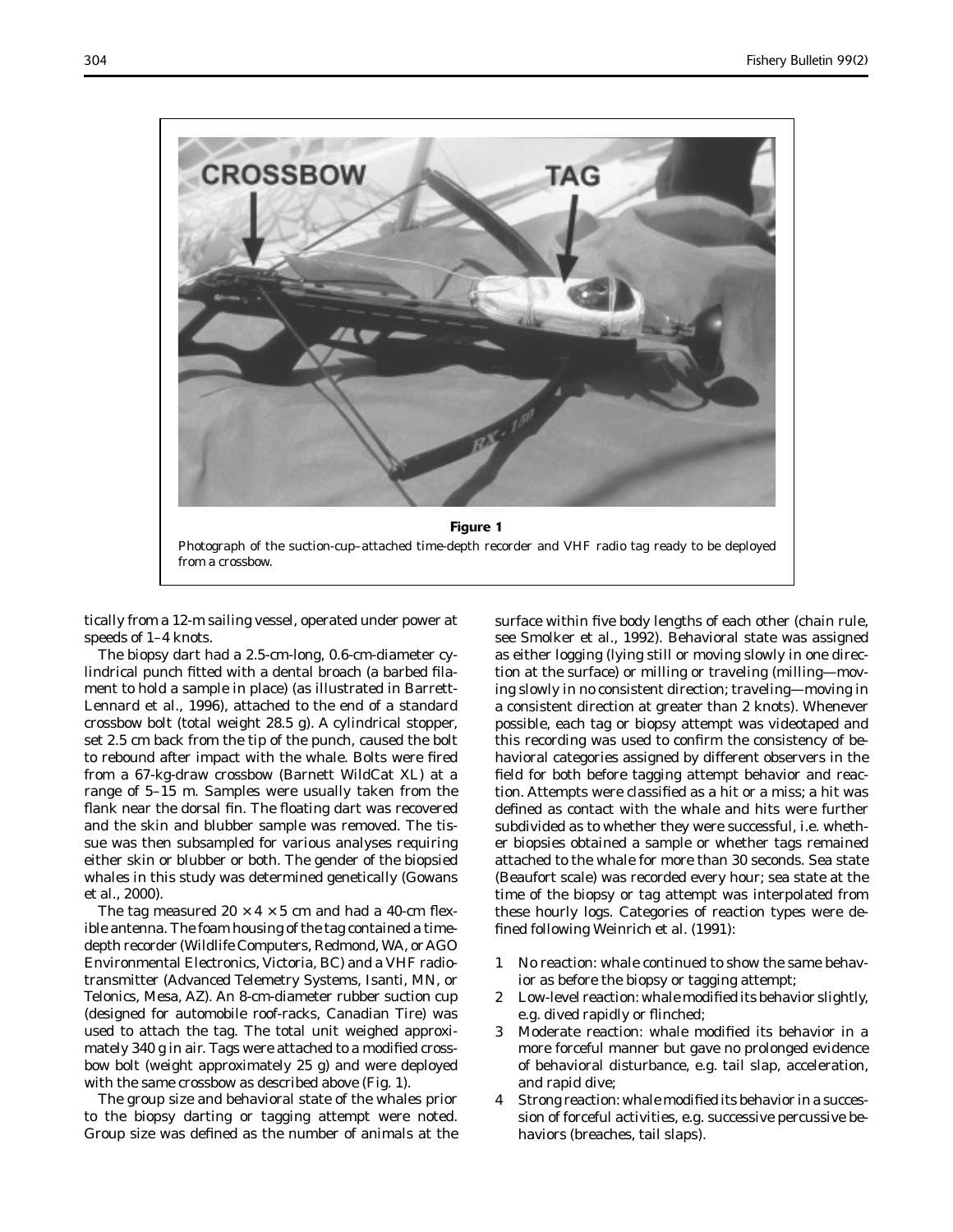| Table 1<br>Number of whales showing different reaction-types to tag-<br>ging and biopsy deployment attempts (percentages shown<br>in parentheses). |                |               |          |                           |  |  |
|----------------------------------------------------------------------------------------------------------------------------------------------------|----------------|---------------|----------|---------------------------|--|--|
| Event                                                                                                                                              | Reaction level |               |          |                           |  |  |
|                                                                                                                                                    | None           | Low-<br>level | Moderate | Total<br>no. of<br>whales |  |  |
| Tag-hit                                                                                                                                            | 2(7%)          | 19 (65%)      | 8 (28%)  | 29                        |  |  |
| Biopsy-hit                                                                                                                                         | 3(11%)         | 20 (74%)      | 4 (15%)  | 27                        |  |  |
| Tag-miss                                                                                                                                           | 33 (60%)       | 21 (38%)      | 1(2%)    | 55                        |  |  |
| <b>Biopsy-miss</b>                                                                                                                                 | 16 (80%)       | 3(15%)        | 1(5%)    | 20                        |  |  |

Goodness-of-fit *G*-tests were used to compare reactions to different techniques and under different conditions. Small sample sizes often necessitated pooling between categories. Because reactions to misses tended to be lowerlevel they were pooled between none and low to moderate, whereas reactions to hits tended to be higher-level and were pooled between none (or low) and moderate.

# **Results**

Forty-seven biopsy attempts were made on northern bottlenose whales in 1996 and 1997 (Table 1). Of these, 27 attempts hit the whale and 20 obtained a skin and blubber sample. Six attempts hit, but did not retain a sample (primarily resulting from low hits at the water line). One dart sank after hitting a whale. Video footage was taken of 18 biopsy hits (15 successful) and 11 biopsy misses.

Eighty-four tagging attempts were made between 1996 and 1998 (Table 1). Twenty-nine attempts hit the whale but only six successfully attached (one for only 30 seconds). Video footage was taken of 15 tag hits (three successful attachments) and 34 tag misses.

The majority of whales showed no or low-level reactions to both tag and biopsy attempts (Table 1). No strong reactions were observed during our study. The whales reacted to 93% of the tag hits and 89% of the biopsy hits, but reacted to only 40% of the tag misses and 20% of the biopsy misses (Table 1). Reactions (categorized as none, low, or moderate) were significantly greater for hits than for misses (*G*=50.3, *P*<0.001, 2 df). Reactions to tag hits were not significantly different from the reactions to biopsy hits (*G*=1.51, *P*=0.47, 2 df). Of the 6 successful tag hits, 2 animals gave a hard tail flick, accelerated and dove (moderate reaction), 1 animal accelerated and dove, and 3 dove rapidly or flinched (low-level reactions).

The type of reaction to a hit was significantly related to the animal's behavioral state prior to the tagging or biopsy attempt (comparison for all hits of behavioral state (logging vs. milling or traveling) and reaction (none [or low] vs. moderate) *G*=4.04, *P*=0.044, 1 df). Low-level reactions were most common for traveling or milling whales, whereas logging whales were more likely to show stronger reac-

|        |      | <b>Reaction level</b> |          |                           |  |
|--------|------|-----------------------|----------|---------------------------|--|
| Gender | None | Low-<br>level         | Moderate | Total<br>no. of<br>whales |  |
| Male   | 0    | 5                     | 2        | 7                         |  |
| Female | 2    | 9                     | 2.       | 13                        |  |

tions, especially to tag hits (Fig. 2). There was also a similar relationship between behavior and reaction to misses, although whales rarely showed a moderate reaction to a miss (comparison of behavioral state [as above] and reaction [none vs. low or moderate] *G*=4.02, *P*=0.045, 1 df, Fig. 2). Reactions to hits of animals in groups were similar to those for lone individuals (*G*=0.767, *P*=0.38, 1 df). There was an effect of sea state on reaction type, but only for missed shots (comparison of sea state [≥Beaufort 2 with Beaufort <2], *G*=4.38, *P*=0.036 1 df, Fig. 3). This effect was greater for tag misses (*G*=6.80, *P*=0.009, 1 df) than for biopsy misses (*G*=2.41, *P*=0.12, 1 df).

No avoidance of the research vessel was observed after tagging or biopsy attempts. For the majority of attempts, animals remained at the surface. If the animals made a shallow dive, they usually returned to the research vessel within a few seconds or were photographed again within a few minutes of the tagging or biopsy attempt (for 82% of all attempts, whales returned to the surface and remained with the research vessel for at least five minutes). There was little difference in the likelihood of encounters ending within five minutes between tagging and biopsy attempts or between hits and misses. Furthermore, encounters including tagging or biopsy attempts were not shorter in duration than encounters without any tagging or biopsy attempt (one-tailed *t*-tests, *P*>0.05).

No significant difference between the reactions of males and females was found (*G*=2.1, *P=*0.35, 2 df, Table 2), but samples sizes were small and did not adequately represent the population.

#### **Discussion**

The response rate of northern bottlenose whales to biopsy hits (89%) was greater than that found for baleen whales (right whales, *Eubalaena glacialis*, 19%; Brown et al., 1991; humpback whales, *Megaptera novaeangliae,* 50%, Weinrich et al., 1991), but was similar to that recorded for other odontocetes. A 100% response rate was found for sperm whales (*Physeter macrocephalus)* (Whitehead et al., 1990) and for bottlenose dolphins (Weller et al., 1997), and an 81% response rate was found for killer whales (Barrett-Lennard et al., 1996). Reactions of bottlenose dolphins consisted of an observable short-term change in behavior (Weller et al., 1997). Momentary shakes or accelerations were observed for killer whales (Barrett-Lennard et al.,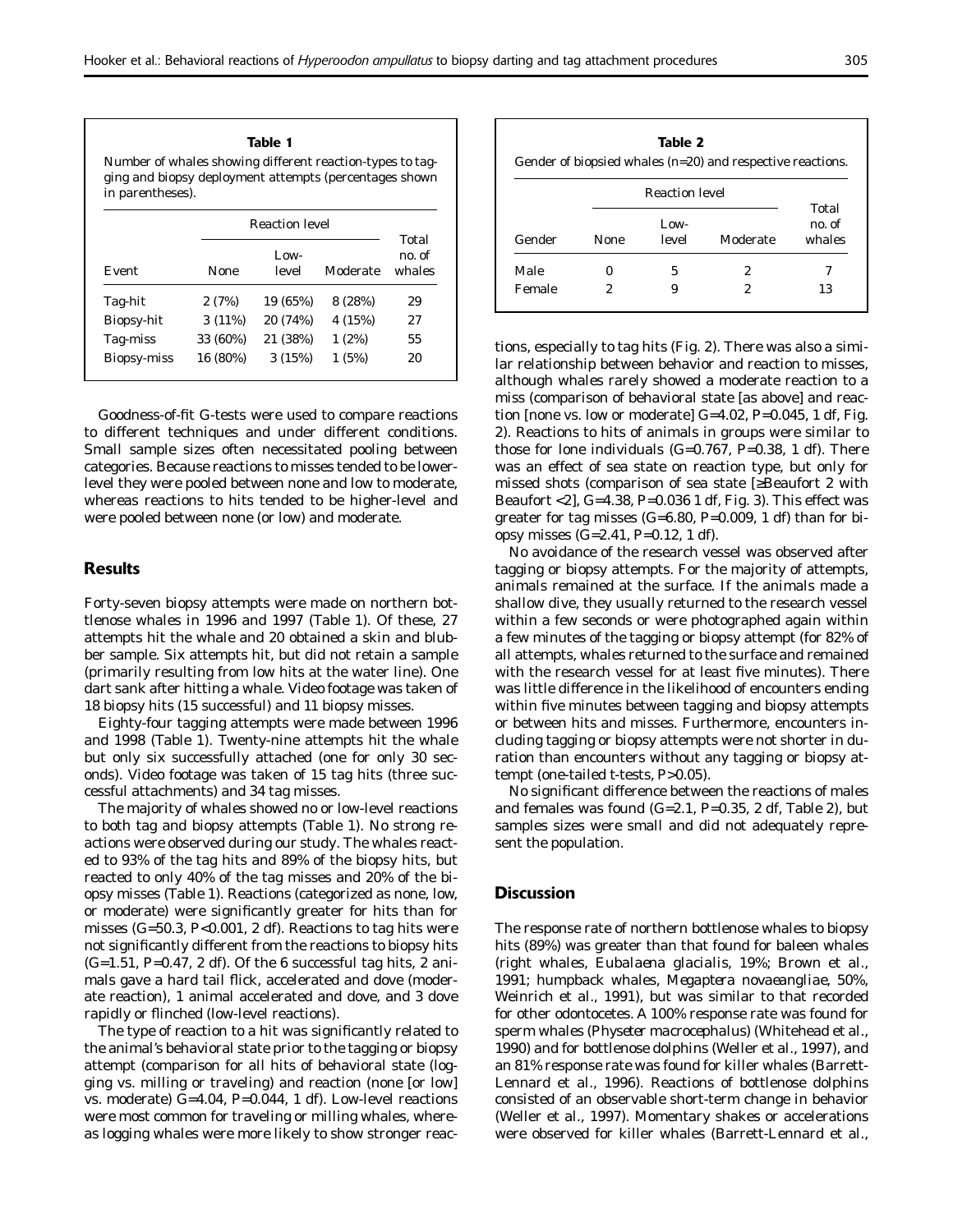

1996), whereas sperm whales showed strong startle reactions, occasionally involving defecation (Whitehead et al., 1990). Reactions of bottlenose whales seemed most similar to killer whale reactions, i.e. relatively "low-level." Gender-related differences in the levels of reaction have previously been noted for humpback whales (Brown et al., 1994), although no such effects were found in this study.

Reactions of northern bottlenose whales to suction-cup tag deployment were also low-level. Bottlenose whales reacted to 93% of tag hits and 40% of tag misses. Baird (1994) documented only minor reactions by killer whales to crossbow-deployed suction-cup–attached tags: 52% reaction to hits and 26% reactions to misses. Reactions of short-fi nned pilot whales (*Globicephala macrorhynchus*) to the same tags deployed by crossbow consisted of a tail flick and rapid dive (Baird<sup>1</sup>). Similar variation in reaction has been observed from suction-cup–attached tags deployed by pole. Little reaction was observed to tags deployed on Dall's porpoise (Hanson and Baird, 1998) or pantropical spotted dolphins (*Stenella attenuata*; Baird<sup>1</sup>), whereas bottlenose dolphins showed prolonged and intense reactions

to tagging attempts, reacting to 100% of hits and 71% of misses (Schneider et al., 1998). The scale of reaction for northern bottlenose whales appears to lie in the middle of this range.

As noted, reactions to tag hits were similar to reactions to biopsy hits, despite the fact that tags weigh substantially more than biopsy darts. A potential explanation for this is the variation in "tag hit" under our definition: some of the tag hits were glancing blows and so may have had little striking impact, whereas others were direct hits. In contrast, the impact of biopsy darting was more consistent (i.e. there were virtually no glancing hits for biopsy darts). In addition, the greater weight of the tags resulted in a slower delivery speed, thus the force of a heavier, slower-moving tag may have been similar to that of the lighter, faster-moving biopsy dart. Alternatively, animals may have a set reaction to any impact, such that the same response will be elicited unless some threshold is exceeded (perhaps through excessive or repeated impact).

As many authors have pointed out, evaluating short and long-term reaction to tag attachment is important in determining whether the presence of tags affects the recorded behavior (White and Garrott, 1990; Walker and Boveng, 1995; Croll et al., 1996). Data were recovered from two of

<sup>1</sup> Baird, R.W. 1999. Unpubl. data. Biology Department, Dal-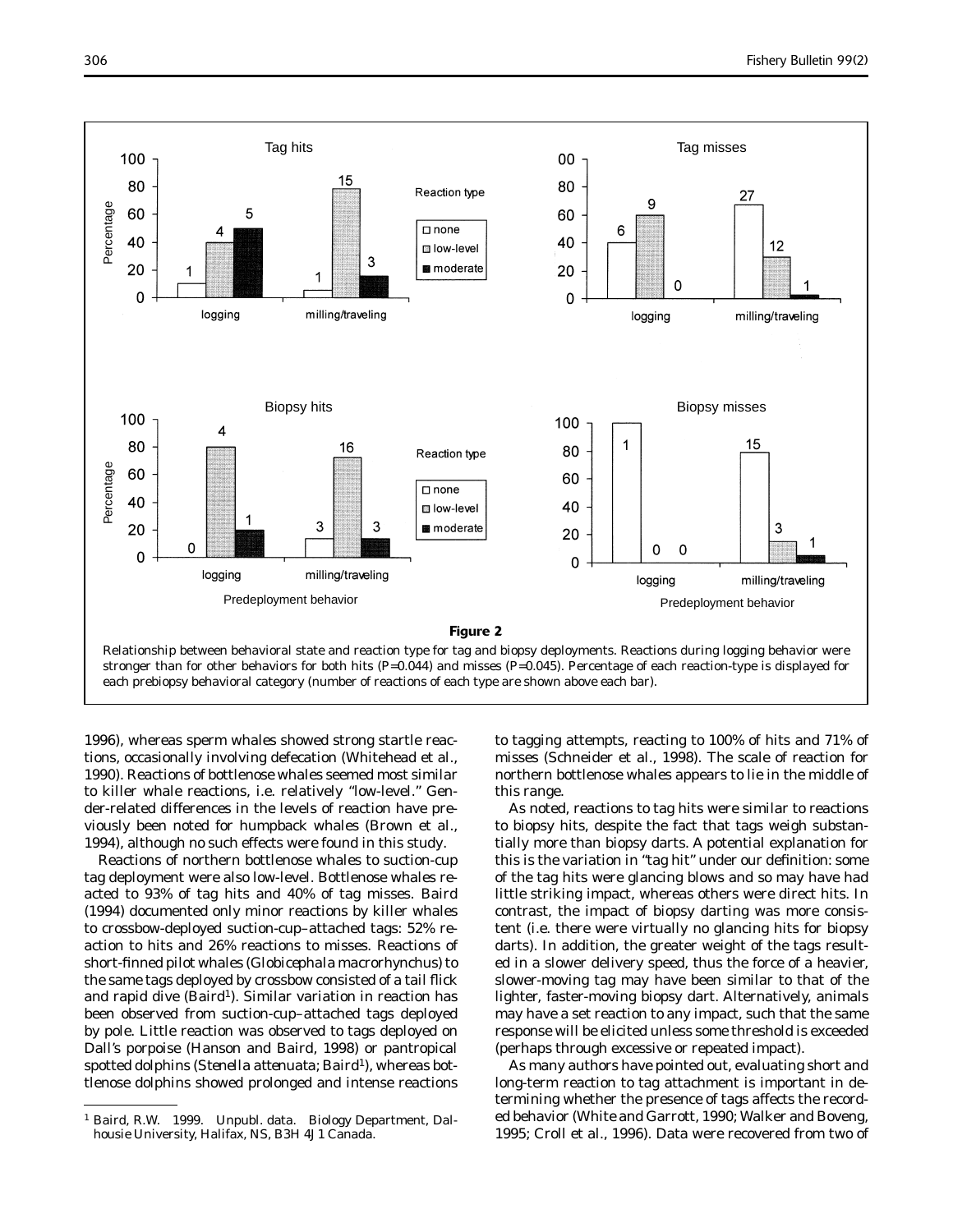the six successful tag attachments and one of these tags was equipped to record velocity (Hooker and Baird, 1999). The whale's initial reaction to the attachment of the tag was a rapid acceleration and dive. The velocity record showed that this initial increase dropped within the first two minutes to levels observed for the rest of the deployment (Hooker and Baird, 1999). The general behavior of all six tagged whales (in terms of surfacing intervals and dive durations) was also consistent with that observed from nontagged whales. Thus, although based on a small sample size, it appears that the target animals' behavior is modified for only a few minutes in a shortterm reaction to the tagging procedure.

Previous studies that examined responses to biopsy darting have been criticized because of the potentially confounding effect of the research vessel approach (Brown et al., 1994). In our study, the behaviors of the whales when first sighted did not change in any noticeable way during the approach of the research vessel for photo-identification, and immediately prior to the tagging or biopsy attempt. Thus we are relatively confident that the reactions we observed were due to the tagging or biopsy darting, rather than to the proximity of the research vessel. However, the approach of the research vessel may have caused subtle changes in behavior that we did not observe.

The major cue to which bottlenose whales react appears to be the physical impact of the tag or biopsy, because reaction to hits was much greater than reaction to misses (Table 1). Whales also appear to react to an acoustic or other sensory cue, evidenced by their stronger reactions to tag misses in calm sea conditions (when the hit would be more audible or the splash more likely to be detected above background levels; Fig. 3).

The primary factor affecting the reaction of bottlenose whales to either tag or biopsy stimulus appears to be the behavior of the whale at the time of the stimulus. The relative stimulus of a biopsy or tag is less for whales involved in traveling or milling than for whales lying still at the surface (Fig. 2). Similarly, differences in the level of reaction have been observed for humpback whales involved in different activities. Reactions of migrating humpback whales were generally lower than those of whales on feeding or breeding grounds (Brown et al., 1994), and mothers or primary escorts of humpback whales (thought to be involved in breeding activity) showed less reaction than other whales on the breeding grounds (Clapham and Mattila, 1993). Such results have wide implications for monitoring the effect of various activities (e.g. noise pollution) on cetaceans because the likelihood of reaction may vary depending on behavioral state.

## **Acknowledgments**

We are grateful to all the crew members of *Balaena* who participated in fieldwork in the Gully. Research in the Gully was funded by the Natural Sciences and Engi-



biopsy misses. Reactions to misses were greater in calm (<Beaufort 2) than in rough (≥Beaufort 2) sea states (*P*=0.036). Percentage of each reaction-type is displayed for these two Beaufort sea state categories (number of reactions of each type are shown above each bar).

neering Research Council (NSERC), World Wildlife Fund Canada, and the Canadian Federation of Humane Societies. Merel Dalebout (University of Auckland) determined the gender of biopsied whales. S.K.H. was supported by a Canadian Commonwealth Scholarship, R.W.B. by an NSERC postdoctoral fellowship, and S.G. by an NSERC and an Izaak Walton Killam Memorial Scholarship. Lisa Balance, David Maehr, and Per Palsboll made helpful comments on the manuscript.

### **Literature cited**

#### Baird, R. W.

- 1994. Foraging behaviour and ecology of *transient* killer whales (*Orcinus orca*). Ph.D. diss., Simon Fraser Univ., Burnaby, British Columbia, 157 p.
- 1998. Studying diving behavior of whales and dolphins using suction-cup attached tags. Whalewatcher: J. Am. Cetacean Soc. 31(1):3–7.